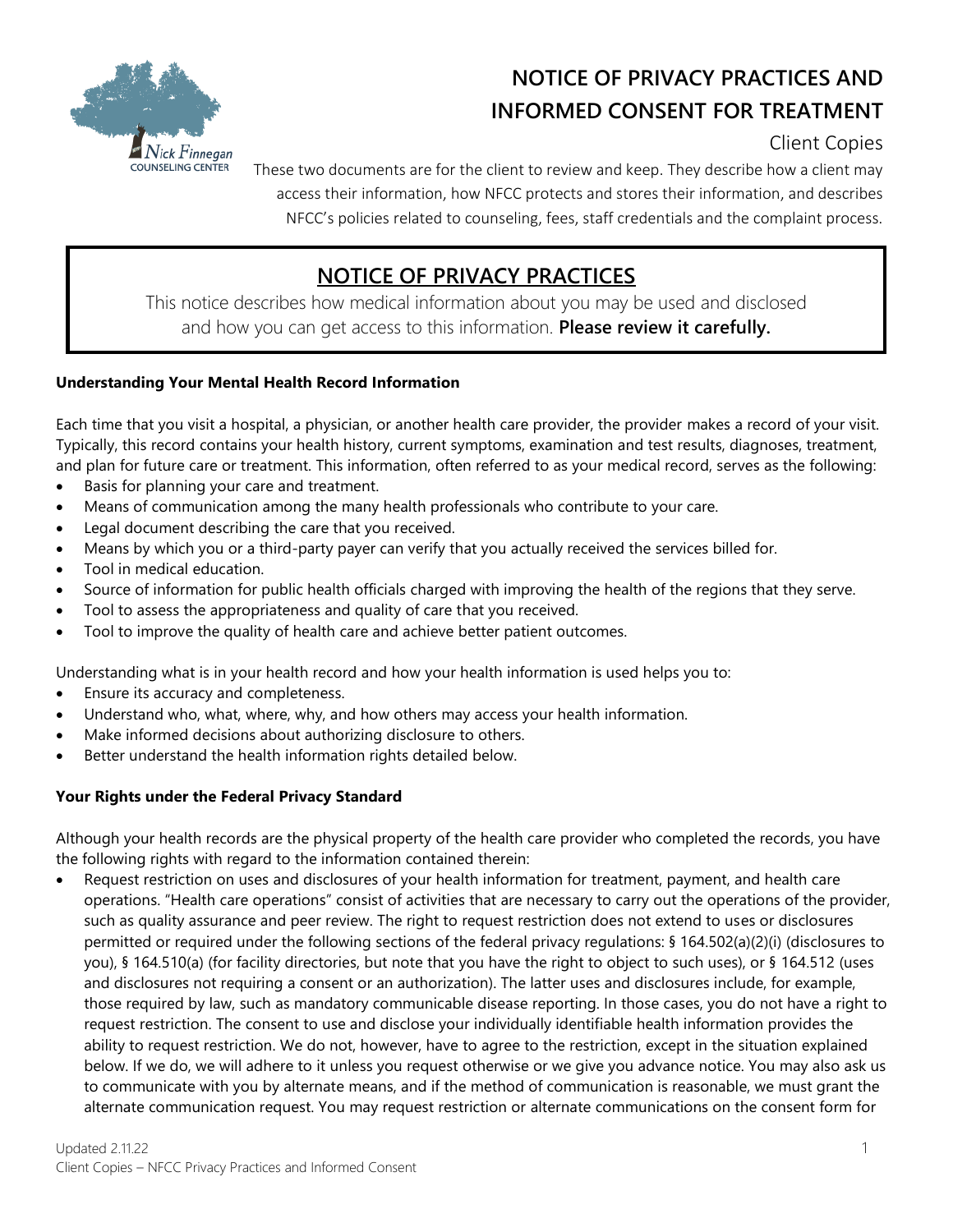treatment, payment, and health care operations. If, however, you request restriction on a disclosure to a health plan for purposes of payment or health care operations (not for treatment), we must grant the request if the health information pertains solely to an item or a service for which we have been paid in full.

- Obtain a copy of this notice of information practices. Although we have posted a copy in prominent locations throughout the facility and on our website, you have a right to a hard copy upon request.
- Inspect and copy your health information upon request. Again, this right is not absolute. In certain situations, such as if access would cause harm, we can deny access. You do not have a right of access to the following:
	- $\circ$  Psychotherapy notes. Such notes consist of those notes that are recorded in any medium by a health care provider who is a mental health professional documenting or analyzing a conversation during a private, group, joint, or family counseling session and that are separated from the rest of your medical record.
	- o Information compiled in reasonable anticipation of or for use in civil, criminal, or administrative actions or proceedings.
	- o Protected health information ("PHI") that is subject to the Clinical Laboratory Improvement Amendments of 1988 ("CLIA"), 42 U.S.C. § 263a, to the extent that giving you access would be prohibited by law.
	- $\circ$  Information that was obtained from someone other than a health care provider under a promise of confidentiality and the requested access would be reasonably likely to reveal the source of the information.
	- $\circ$  Information that is copyright protected, such as certain raw data obtained from testing.

In other situations, we may deny you access, but if we do, we must provide you a review of our decision denying access. These "reviewable" grounds for denial include the following:

- o A licensed health care professional, such as your attending physician, has determined, in the exercise of professional judgment, that the access is reasonably likely to endanger the life or physical safety of yourself or another person.
- o PHI makes reference to another person (other than a health care provider) and a licensed health care provider has determined, in the exercise of professional judgment, that the access is reasonably likely to cause substantial harm to such other person.
- o The request is made by your personal representative and a licensed health care professional has determined, in the exercise of professional judgment, that giving access to such personal representative is reasonably likely to cause substantial harm to you or another person.

For these reviewable grounds, another licensed professional must review the decision of the provider denying access within 60 days. If we deny you access, we will explain why and what your rights are, including how to seek review. If we grant access, we will tell you what, if anything, you have to do to get access. We reserve the right to charge a reasonable, cost-based fee for making copies.

- Request amendment/correction of your health information. We do not have to grant the request if the following conditions exist:
	- o We did not create the record. If, as in the case of a consultation report from another provider, we did not create the record, we cannot know whether it is accurate or not. Thus, in such cases, you must seek amendment/correction from the party creating the record. If the party amends or corrects the record, we will put the corrected record into our records.
	- o The records are not available to you as discussed immediately above.
	- o The record is accurate and complete.

If we deny your request for amendment/correction, we will notify you why, how you can attach a statement of disagreement to your records (which we may rebut), and how you can complain. If we grant the request, we will make the correction and distribute the correction to those who need it and those whom you identify to us that you want to receive the corrected information.

- Obtain an accounting of non-routine uses and disclosures, those other than for treatment, payment, and health care operations until a date that the federal Department of Health and Human Services will set after January 1, 2011. After that date, we will have to provide an accounting to you upon request for uses and disclosures for treatment, payment, and health care operations under certain circumstances, primarily if we maintain an electronic health record. We do not need to provide an accounting for the following disclosures:
	- o To you for disclosures of protected health information ("PHI") to you.
	- $\circ$  For the facility directory or to persons involved in your care or for other notification purposes as provided in § 164.510 of the federal privacy regulations (uses and disclosures requiring an opportunity for the individual to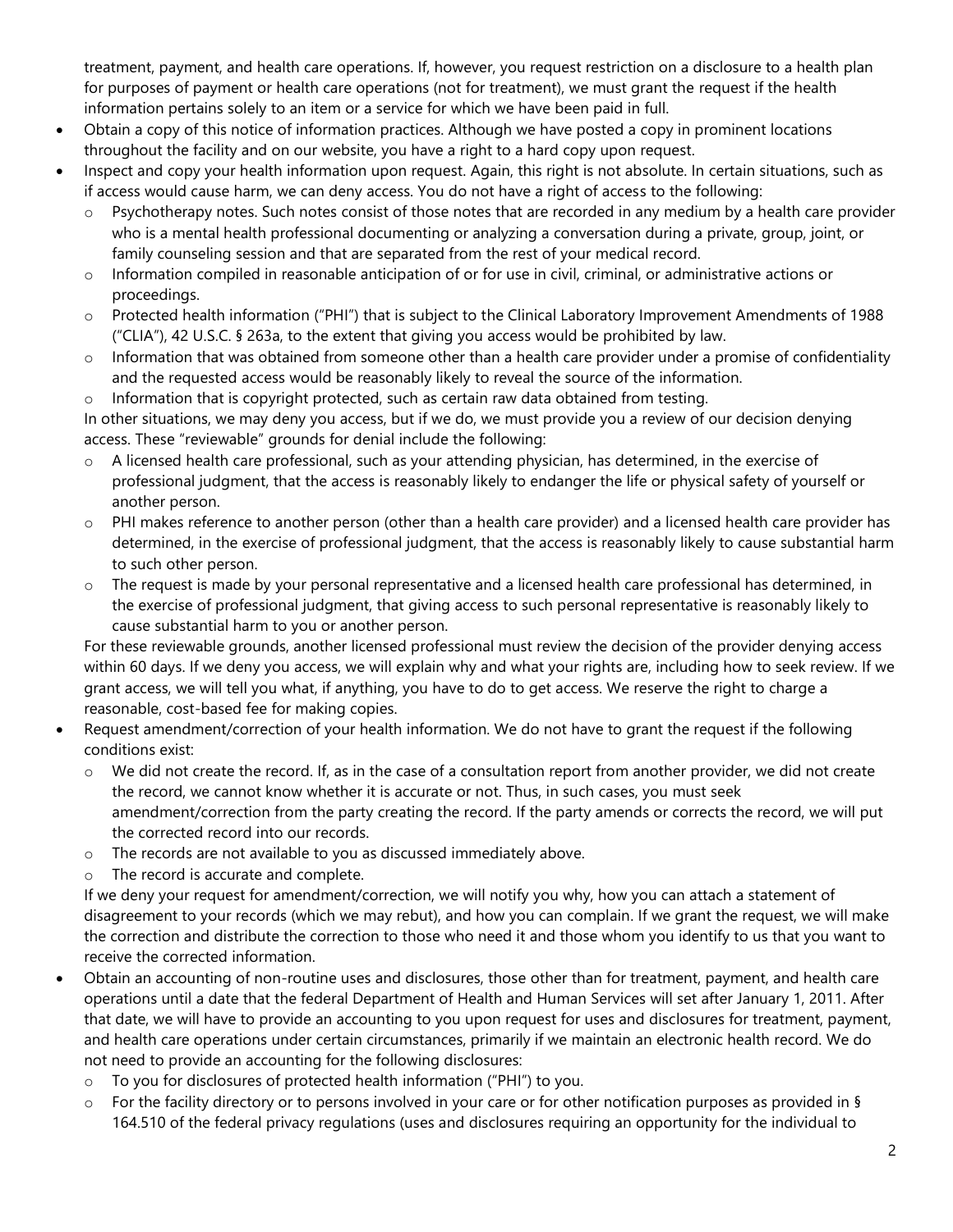agree or to object, including notification to family members, personal representatives, or other persons responsible for your care of your location, general condition, or death).

- $\circ$  For national security or intelligence purposes under § 164.512(k)(2) of the federal privacy regulations (disclosures not requiring consent, authorization, or an opportunity to object).
- $\circ$  To correctional institutions or law enforcement officials under § 164.512(k)(5) of the federal privacy regulations (disclosures not requiring consent, authorization, or an opportunity to object).
- o That occurred before April 14, 2003.
- We must provide the accounting within 60 days. The accounting must include the following information:
- o Date of each disclosure.
- o Name and address of the organization or person who received the protected health information.
- o Brief description of the information disclosed.
- o Brief statement of the purpose of the disclosure that reasonably informs you of the basis for the disclosure or, in lieu of such statement, a copy of your written authorization or a copy of the written request for disclosure.

The first accounting in any 12-month period is free. Thereafter, we reserve the right to charge a reasonable, costbased fee.

 Revoke your consent or authorization to use or disclose health information except to the extent that we have taken action in reliance on the consent or authorization.

# **Our Responsibilities under the Federal Privacy Standard**

In addition to providing you your rights, as detailed above, the federal privacy standard requires us to take the following measures:

- Maintain the privacy of your health information, including implementing reasonable and appropriate physical, administrative, and technical safeguards to protect the information.
- Provide you this notice as to our legal duties and privacy practices with respect to individually identifiable health information that we collect and maintain about you.
- Abide by the terms of this notice.
- Train our personnel concerning privacy and confidentiality.
- Implement a sanction policy to discipline those who breach privacy/confidentiality or our policies with regard thereto.
- Mitigate (lessen the harm of) any breach of privacy/confidentiality.

We will not use or disclose your health information without your consent or authorization, except as described in this notice or otherwise required by law. These include most uses or disclosures of psychotherapy notes, marketing communications, and sales of PHI. Other uses and disclosures *not described in this notice* will be made only with your written authorization.

# **Examples of Disclosures for Treatment, Payment, and Health Care Operations**

# **We may use your health information for treatment.**

Example: A physician, a physician's assistant, a therapist or a counselor, a nurse, or another member of your health care team will record information in your record to diagnose your condition and determine the best course of treatment for you. The primary caregiver will give treatment orders and document what he or she expects other members of the health care team to do to treat you. Those other members will then document the actions that they took and their observations. In that way, the primary caregiver will know how you are responding to treatment. We will also provide your physician, other health care professionals, or a subsequent health care provider copies of your records to assist them in treating you once we are no longer treating you. Note that some health information, such as substance abuse treatment information, may not be used or disclosed without your consent.

# **We may use your health information for payment.**

Example: We may send a bill to you or to a third-party payer, such as a health insurer. The information on or accompanying the bill may include information that identifies you, your diagnosis, treatment received, and supplies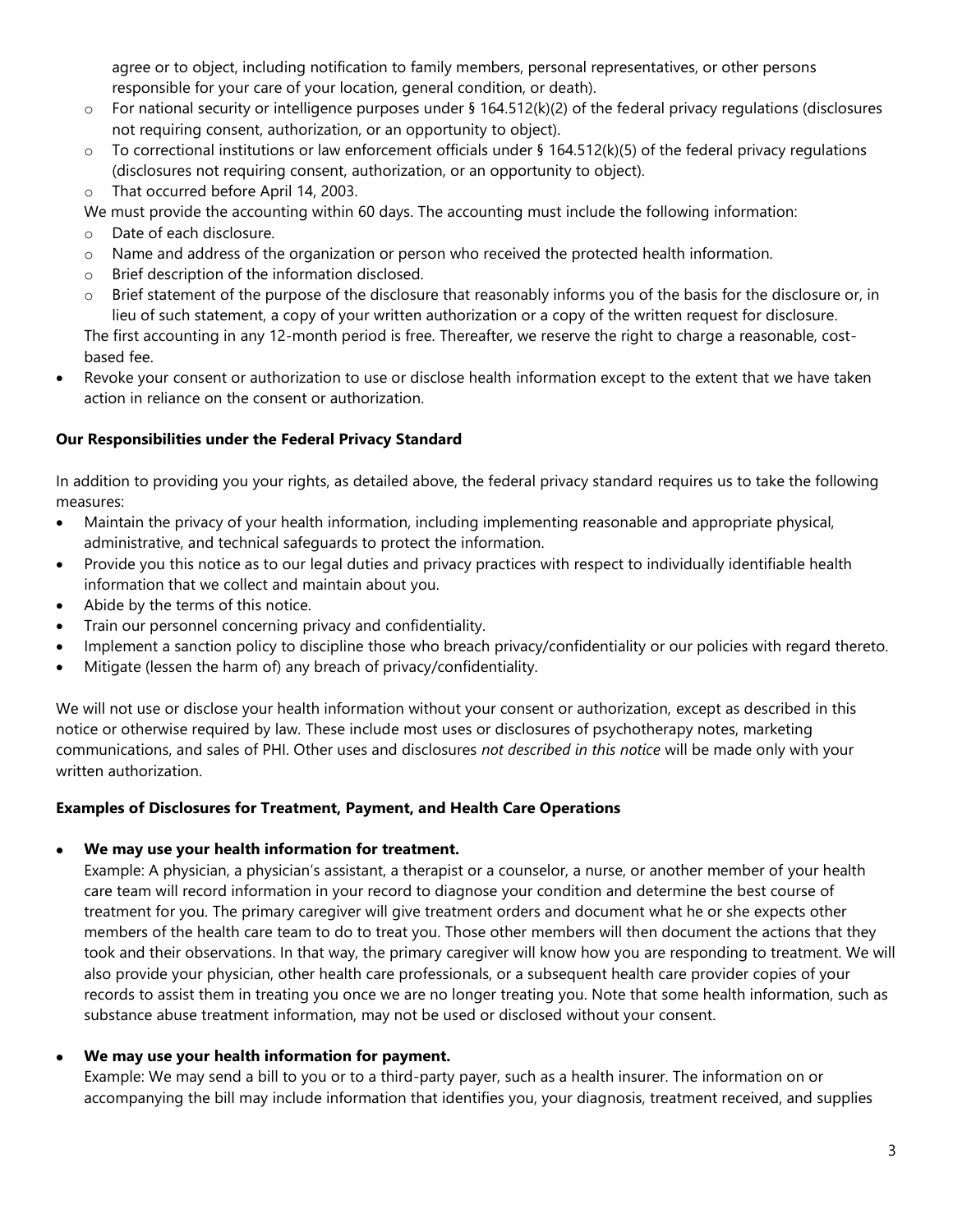used. Note that some health information, such as substance abuse treatment information, may not be used or disclosed without your consent.

#### **We may use your health information for health care operations.**

Example: Members of the medical staff, the risk or quality improvement manager, or members of the quality assurance team may use information in your health record to assess the care and outcomes in your cases and the competence of the caregivers. We will use this information in an effort to continually improve the quality and effectiveness of the health care and services that we provide. Note that some health information, such as substance abuse treatment information, may not be used or disclosed without your consent.

#### **Business associates.**

We provide some services through contracts with business associates. Examples include certain diagnostic tests, a copy service to make copies of medical records, and the like. When we use these services, we may disclose your health information to the business associates so that they can perform the function(s) that we have contracted with them to do and bill you or your third-party payer for services provided. To protect your health information, however, we require the business associates to appropriately safeguard your information. After February 17, 2010, business associates must comply with the same federal security and privacy rules as we do.

#### **Research.**

We may disclose information to researchers when their research has been approved by an institutional review board that has reviewed the research proposal and established protocols to ensure the privacy of your health information.

#### **Marketing/continuity of care.**

We may contact you to provide appointment reminders or information about treatment alternatives or other healthrelated benefits and services that may be of interest to you. If we contact you to provide marketing information for other products or services, you have the right to opt out of receiving such communications. Contact the Privacy Officer, Heather Timmis at 713-402-5151. If we receive compensation from another entity for the marketing, we must obtain your signed authorization.

# **Fundraising.**

We may contact you as a part of a fundraising effort. You have the right to request not to receive subsequent fundraising materials. Contact the Privacy Officer, Heather Timmis at 713-402-5151.

# **Public health.**

As required by law, we may disclose your health information to public health or legal authorities charged with preventing or controlling disease, injury, or disability.

# **Law enforcement.**

We may disclose health information for law enforcement purposes as required by law or in response to a valid subpoena.

# **Health oversight agencies and public health authorities.**

If members of our work force or business associates believe in good faith that we have engaged in unlawful conduct or otherwise violated professional or clinical standards and are potentially endangering one or more patients, workers, or the public, they may disclose your health information to health oversight agencies and/or public health authorities, such as the Department of health.

**The federal Department of Health and Human Services ("DHHS").**

Under the privacy standards, we must disclose your health information to DHHS as necessary to determine our compliance with those standards.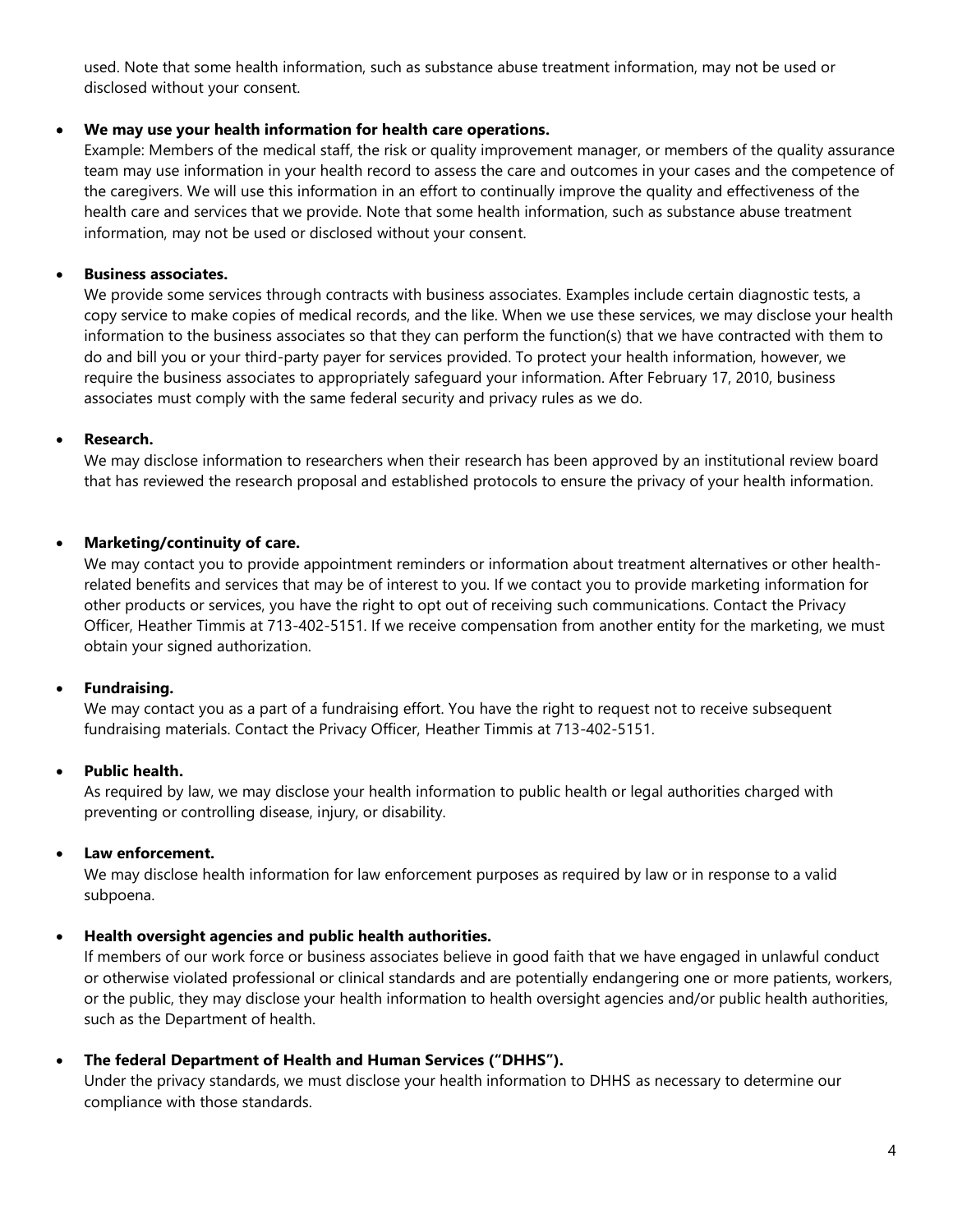#### **Examples of Disclosure without Authorization**

The following is a list of the categories of uses and disclosures permitted by the federal Health Insurance Portability and Accountability Act (HIPAA) of 1996 without an authorization:

| Abuse and Neglect        | Judicial and Administrative Proceedings |
|--------------------------|-----------------------------------------|
| Emergencies              | Law Enforcement                         |
| <b>National Security</b> | Public Safety (Duty to Warn)            |

Applicable law and ethical standards permit NFCC to disclose information about you without your authorization only in a limited number of situations. The types of uses and disclosures that may be made without your authorization are those that are:

- Required by law, such as the mandatory reporting of child abuse or neglect or mandatory government agency audits or investigations (such as a professional licensing board or health department);
- Required by Court Order;
- Necessary to prevent or lessen a serious and imminent threat to the health or safety of a person or the public. If information is disclosed to prevent or lessen a serious threat, it will be disclosed to a person or persons reasonably able to prevent or lessen the threat, including the target of the threat.

**WE RESERVE THE RIGHT TO CHANGE OUR PRACTICES AND MAKE THE NEW PROVISIONS EFFECTIVE FOR ALL INDIVIDUALLY IDENTIFIABLE HEALTH INFORMATION THAT WE MAINTAIN. IF WE CHANGE OUR INFORMATION PRACTICES, WE WILL MAIL A REVISED NOTICE TO THE ADDRESS THAT YOU HAVE GIVEN US.**

If you wish to make a complaint about a violation of HIPAA:

- 1. You can request a Nick Finnegan Counseling Center HIPAA Privacy Complaint Form from any staff member. You may submit your complaint to Complaint Official, Heather Timmis, MA, LMFT-S at 713-402-5151, htimmis@finnegancounseling.org, or in person at 2714 Joanel St., Houston, TX 77027.
- 2. If your complaint involves a violation of HIPAA, you may also complain directly to DHHS. To file your complaint directly to DHHS, you must file your complaint with the Regional Manager of the Department of Health and Human Services, Office of Civil Rights, at:

**Southwest - (Arkansas, Louisiana, New Mexico, Oklahoma, Texas) Marisa Smith, Regional Manager Office for Civil Rights U.S. Department of Health and Human Services 1301 Young Street, Suite 1169 Dallas, TX 75202 Customer Response Center: (800) 368-1019 Fax: (202) 619-3818 TDD: (800) 537-7697 Email: ocrmail@hhs.gov**

You may obtain a DHHS complaint form at http://www.hhs.gov/ocr/privacy/hipaa/complaints/hipcomplaintpackage.pdf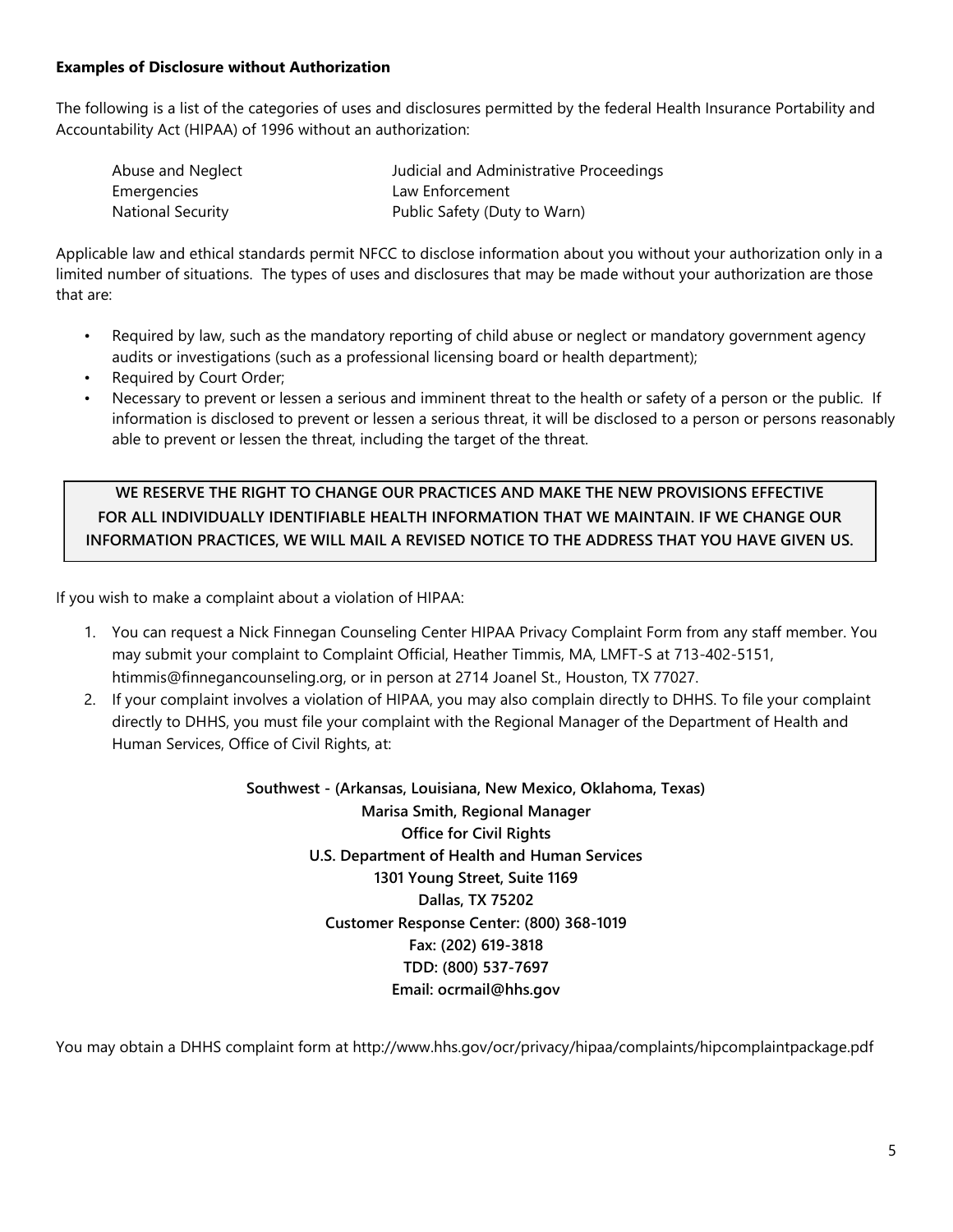# **INFORMED CONSENT FOR TREATMENT**

Nick Finnegan Counseling Center (NFCC) is a unique non-profit dedicated to providing high quality counseling services to individuals and families regardless of age or financial status. NFCC is committed to providing our clients with quality services and necessary information regarding our policies, practices and treatment process. *If you have any questions regarding anything on this form, please discuss them with your counselor during your first session or at any other point during your treatment process, as questions arise.*

Nick Finnegan Counseling Center (NFCC) is a mission of St. Luke's United Methodist Church. We believe that sensitivity, professionalism, and respect for human dignity are fundamental to addressing the mental, emotional, relational and spiritual needs of people of all ages. The staff at NFCC will respect the beliefs, whatever they may be, of all clients and allow the client to inform how much (if at all) spirituality is incorporated into their counseling.

# **COUNSELING**

Counseling is an opportunity for healing and personal growth. We believe that individuals possess the ability to do what is necessary to take an active role in this process. Psychotherapy involves change, which may feel threatening not only to you but also to those people close to you. At times you may feel more vulnerable as you face painful information and behaviors. At the same time, psychotherapy can aid you in discovering tools and techniques that you can use to improve the quality of your life and your relationships. If the disclosure of past hurts or current struggles causes a temporary increase in depressive or anxious symptoms, please discuss the symptoms with your counselor. There are certain risks associated with counseling and/or therapeutic services. Some clients may experience varying levels of different emotions, including anger, anxiety, frustration, guilt, sadness, or other difficult feelings. Counseling may bring up painful or unpleasant memories. Clients may find that participating in counseling and/or therapy results in personal or relationship changes that were not anticipated or intended at the outset. There is also a risk that the counseling and/or therapy may not yield the results desired. NFCC does not guarantee any specific outcomes from your participation in counseling or therapy services. Please, feel to free to discuss any questions or concerns you have about the possible risks of counseling with your counselor.

During the counseling process your counselor may recommend books for you to read, offer handouts, or use techniques to facilitate personal growth. We encourage you to discuss with your counselor any approach, technique, or practice with which you have questions, concerns, or need clarification. Counseling can be a difficult experience for some people. If at any point, you wish to end therapy, you are free to do so. Additionally, if your counselor feels like a particular issue or topic is beyond the scope of their clinical training and/or believe you may benefit from clinical services from a different counselor, the counselor will take reasonable steps to facilitate your transfer to appropriate care.

The relationship that exists between a counselor and a client is professional rather than social. Therefore, contact with your counselor will only take place in the provision of a professional service. In order to assist in the needs of your family, it may be necessary to refer you to other agencies or professionals. If necessary, we will assist you in facilitating these referrals. Your written consent is required to disclose any information about you or your family to individuals outside of NFCC. The length of time needed for counseling and the amount of intervention required varies with each individual. In order to receive the maximum benefits of counseling, *your regular attendance and participation is imperative*. In most cases, counseling is completely voluntary and you can discuss ending your counseling relationship at any time. However, we recommend that, when possible, all counseling relationships be ended in an appropriate and therapeutic manner, generally requiring a final session to allow for closure.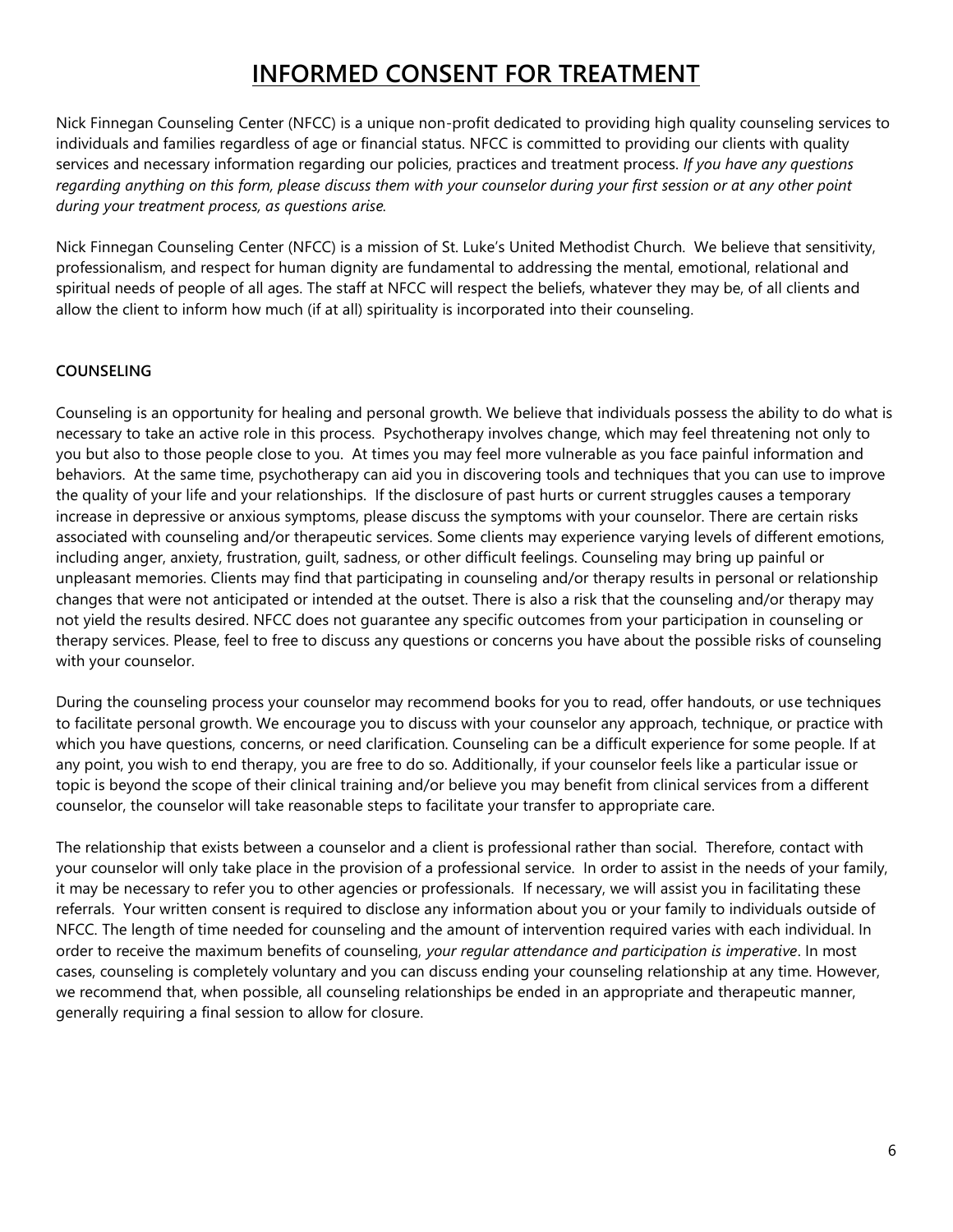#### **CONFIDENTIALITY & RECORD KEEPING PRACTICES**

Generally speaking, communications between a client and a counselor and records created or maintained by a counselor, are confidential. Confidentiality is described as keeping private the information shared between a client and his/her counselor. Counseling sessions at the NFCC are strictly confidential. Subject to the below-discussed exceptions, information regarding your counseling sessions will not be discussed, without your permission, beyond the clinical staff at the NFCC. There are legal limits to confidentiality and times when a counselor or therapist is obligated to disclose pertinent information, as necessary, to the appropriate authorities, agencies, or individuals. Counselors are required to break confidentiality in instances of suspected or known child abuse, abuse to the elderly or disabled, or knowledge that a client is a danger to himself/herself or to someone else. Additionally, parents or legal guardians may have access to their minor child's records, unless the minor is emancipated. Provisionally licensed therapists and/or counselors (indicated by an "Associate" or "Intern" in their credentials) are required to discuss their cases with their supervisor.

In any of the previous situations the counselor must report the suspicion or knowledge of abuse to the proper licensing board or authorities. Additionally, court orders requiring the release of counseling records may result in the release of those records. In reference to the treatment of minors, risk-taking behavior that is considered detrimental to the safety of the minor or others will be shared with the minor's parent(s) and/or guardian.

Participants who are in couples and/or family counseling and are or become involved in individual counseling will have discretion over their own information becoming part of a counseling session involving other family members. Individuals involved in group counseling are required to maintain the confidentiality of the other group members outside of the group sessions.

NFCC will also collect and store your report of various symptoms related to reasons people often seek counseling, as well as measures specific to your treatment goals and progress, per your counselor. This information will be used to inform your treatment planning and monitor progress. It may also be reported, in aggregate with information provided by other NFCC clients, for the purpose of understanding and improving services offered by NFCC. Beyond what is shared with your counselor, your information will never be reported in a way that could be used to identify you. All data collected for these purposes will be stored in a password-protected file that is connected to you only via a unique alphanumeric identifier that is stored with your identifiable information in a separate, password-protected and encrypted system.

All records are kept electronically using a password protected and encrypted system called www.TherapyNotes.com – information regarding this program's security and encryption protocols is available on their website or can be sent to you by NFCC's Clinical Director and Privacy & Security Officer, Audrey Omenson. Any client file hardcopies are scanned and uploaded to the client's electronic file, then shredded and destroyed according to HIPAA guidelines. Client records are maintained for 7 years after the last date of treatment, or in the case of a minor, for seven years after the minor has reached the age of 18. Thereafter, the records may be destroyed. In the event that the Nick Finnegan Counseling Center closes, you may designate a practitioner or another clinic to receive your medical records. If you do not designate a physician or another provider to receive your records, your records may be transferred to a third party custodian. No one should be able to access the information contained in the medical records without a signed release form from the client or a properly executed subpoena or court order.

# **CLINICAL STAFF**

As the client you have the right to ask questions of your therapist about professional qualifications, treatment objectives, and the plan of your therapy at any time in the therapeutic process. Counseling sessions are provided by licensed counselors and provisionally licensed clinical interns and associates. In an effort to provide high quality treatment, NFCC clinicians follow best practices and consult with each other in monthly clinical meetings. Your treatment plan may be discussed in this consultation group. Only identifying information pertinent to treatment recommendations is shared with other therapists. All clinicians are required to maintain appropriate licensure as defined by the Texas Department of Health and Human Services. Currently, NFCC has counselors practicing under the licensures of Licensed Marriage and Family Therapist (LMFT), Licensed Marriage and Family Therapist Associate (LMFT-Associate), Licensed Professional Counselor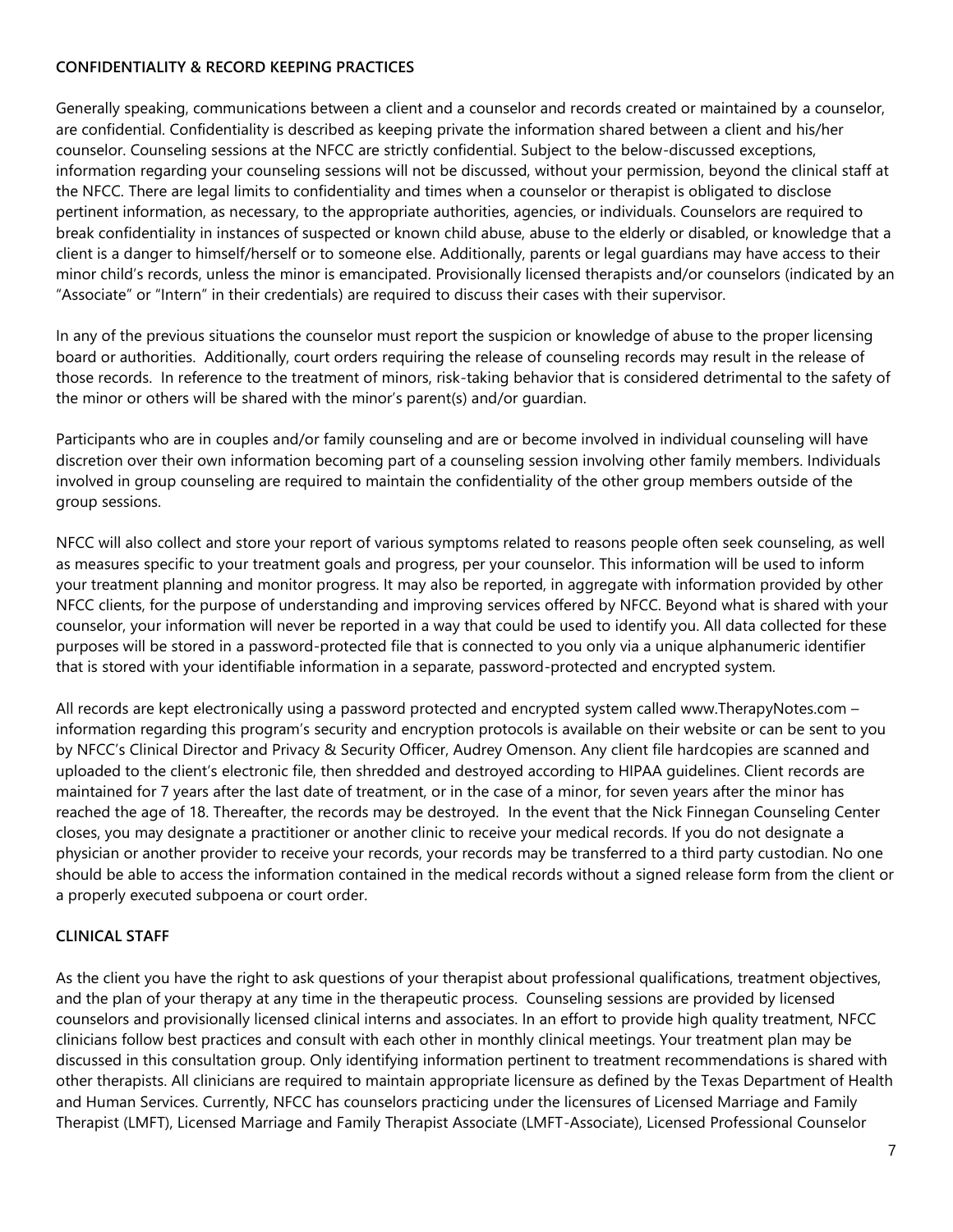(LPC), Licensed Professional Counselor-Intern (LPC-Intern), and Licensed Clinical Social Worker (LCSW). NFCC periodically verifies that the counselor's licensure is in good standing and without any restrictions or pending complaints.

Provisionally licensed counselors (as indicated by having "Associate" or "Intern" listed after their credentials) have completed all graduate training for their work and are working towards logging their first 3,000 hours of clinical practice. While in this phase, they are under the supervision of a Board certified supervisor. Current provisionally licensed counselors and their supervisors:

#### Licensed Professional Counselor Interns:

Joy Chen, LPC-Associate Supervised by Audrey Omenson, M.A., LPC-S (#67068) 713-804-8393 counseling@audreyomenson.com

Donyé Smith, LPC-Associate Supervised by Audrey Omenson, M.A., LPC-S (#67068) 713-804-8393 counseling@audreyomenson.com

#### **APPOINTMENTS**

Counseling services are by appointment only. You are responsible for keeping your appointments and arriving on time**. Any cancellation that occurs within 24hrs of the scheduled appointment time will be considered a "Late Cancellation" and will incur the following late cancellation fee:**

- **Private pay & reduced fee clients are charged their regular session rate**
- **Insurance clients are charged \$50**

NFCC retains the right to discontinue services if you have missed more than two consecutive appointments, if you do not pay your counseling fees in a timely manner, if you continually refuse to comply with treatment recommendations, if it is clear that you are receiving no benefits from counseling, if you exhibit abusive behavior, if you engage in criminal behavior on the premises, or if you knowingly violate the confidentiality of NFCC clients; e.g. – group settings.

NFCC cannot allow unattended minors on the premises, a parent or adult guardian must be with minors at all times. Parents and/or guardians must remain on NFCC's premises during their child's counseling session. Some childcare options are available for children under the age of 5 years old through St. Luke's United Methodist Church, but must be scheduled at least 48hrs ahead of time. Please, ask a NFCC staff member for more details regarding childcare availability and scheduling.

# **FEES**

NFCC's standard fee for a counseling session is \$95 for all licensed counselors and \$75 for provisionally licensed counselors (associates and interns). NFCC offers a sliding fee scale for financial hardship. A fee reduction can be obtained by completing a "Fee Reduction Request" form provided to you by a NFCC staff member. Payment for sessions may be made via cash, check, debit or credit card (Visa, Mastercard, Discover, American Express and HSA/FSA cards). All therapy sessions are 50 minutes long. Occasionally, an insurance company may only reimburse for specific time increments (i.e. 45 minute or 60 minute sessions); in which case, you will be notified of this session length adjustment and the counselor will adjust the session time accordingly. NFCC's group counseling rates vary depending on the particular group the client is involved in and the leader(s) of that group. Clinicians can be available for brief phone conversations, but the client will be billed for phone conversations lasting longer than 15 minutes. Phone consultations cost the same as your therapy session fee, but will be prorated according to length of conversation (i.e. a 25 minute phone consultation will cost half of what your regular session fee is). Copies of records are \$25 for the first 20 pages and an additional \$.50 per page for every page thereafter.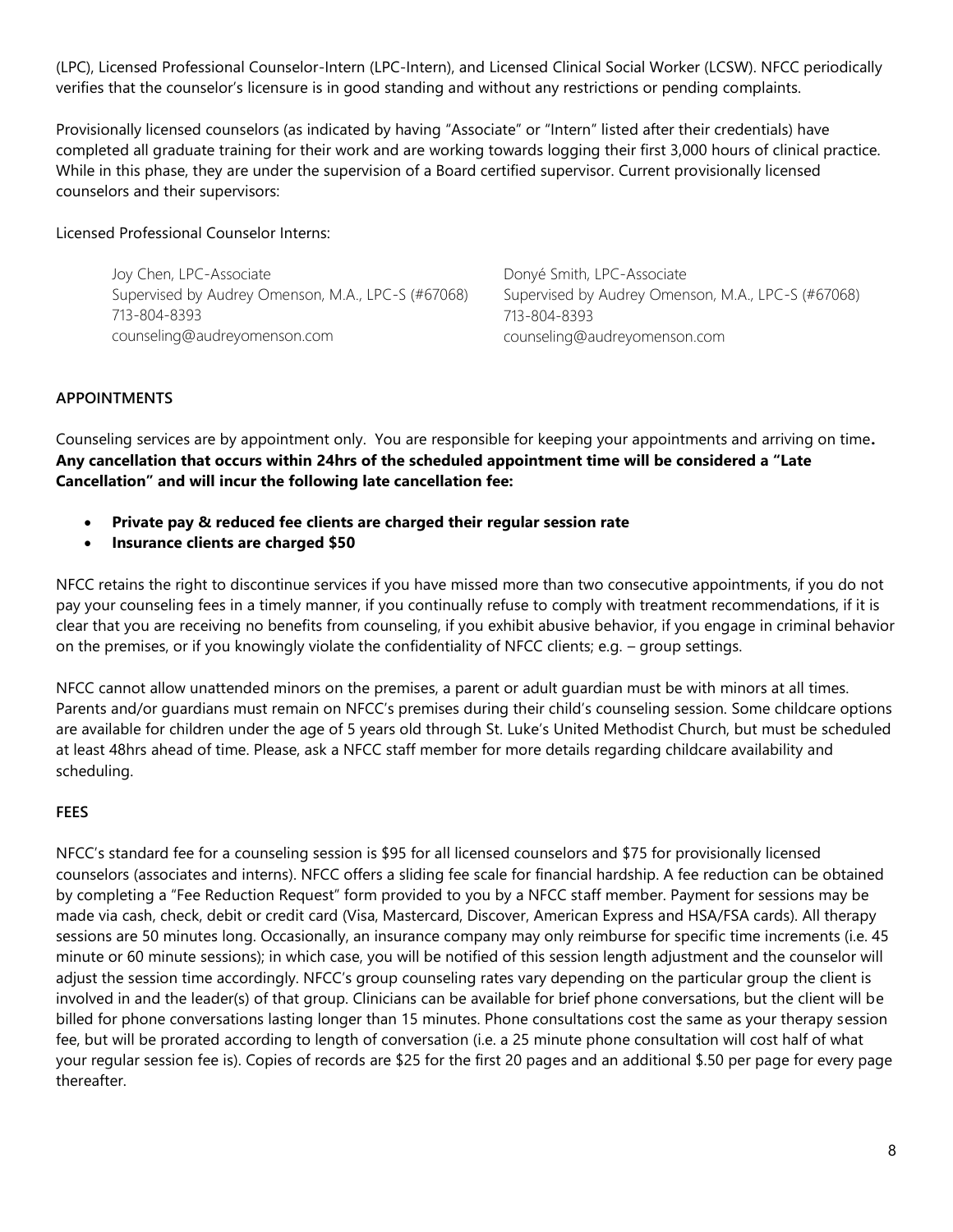NFCC accepts Aetna, Beacon Health Options, Blue Cross and Blue Shield, Cigna and United Healthcare insurance plans at this time. If you would like a receipt for partial reimbursement to submit to your insurance plan that accepts out-ofnetwork providers, we will be happy to provide one. Some insurance plans will cover phone consultations, but this is determined on a case-by-case basis. Insurance plans do not cover the cost of producing copies of records.

There may be some cases in which a client or attorney wishes to subpoena a counselor to a legal proceeding for an inperson statement. Clients are discouraged from having their therapist subpoenaed. Even though you are responsible for the testimony fee, it does not mean that a clinician's testimony will be in your favor. A clinician can only testify to the facts of the case and to their professional opinion.

If NFCC or one of its counselors is subpoenaed by either a client or a client's legal representative, the following fees apply:

For any subpoena that requires the counselor to make an in-person statement or be physically present for any legal proceeding:

- 1. Preparation time (including submission of records): \$200/hr
- 2. Phone calls: \$200/hr
- 3. Depositions: \$500/hour
- 4. Time required in giving testimony: \$500/hour
- 5. Mileage: \$0.54/mile
- 6. Time away from office due to depositions or testimony: \$250/hour
- 7. All attorney fees and costs incurred by the therapist as a result of the legal action.
- 8. Filing a document with the court: \$100
- 9. The minimum charge for a court appearance: \$5000

A retainer of \$2500.00 is to be paid at least 48hrs prior to the court date. If the costs for the testifying process exceed the amount of the retainer then those fees will be billed to the client and/or their legal representative.

For any subpoena of client records, files or the production of any other written statements:

1. Preparation time for treatment summaries or production of other new documentation: \$95/hr (NFCC's standard rate for clinical services per hour)

2. Printing costs: \$25 for the first 20 pages and \$.50 per page thereafter

All legal fees are due upon receipt of the invoice.

# **CONSENT TO DISCLOSE INFORMATION**

At times, the counselor may need to consult with other professionals or agencies on the client's behalf. A client's signed consent to disclose information to other agencies and/or individuals will be required. Exceptions may include a subpoena by the court of law. If a client has received or is currently receiving mental health services and/or psychotropic medications from another health care provider, we may request that individual's consent to speak with those professionals and/or obtain copies of previous treatment records. Providing treatment may depend on our ability to communicate with these professionals. If a client is using insurance, it will be necessary to disclose limited diagnostic and treatment plan information to said insurance provider for the authorization of payment by third party payers.